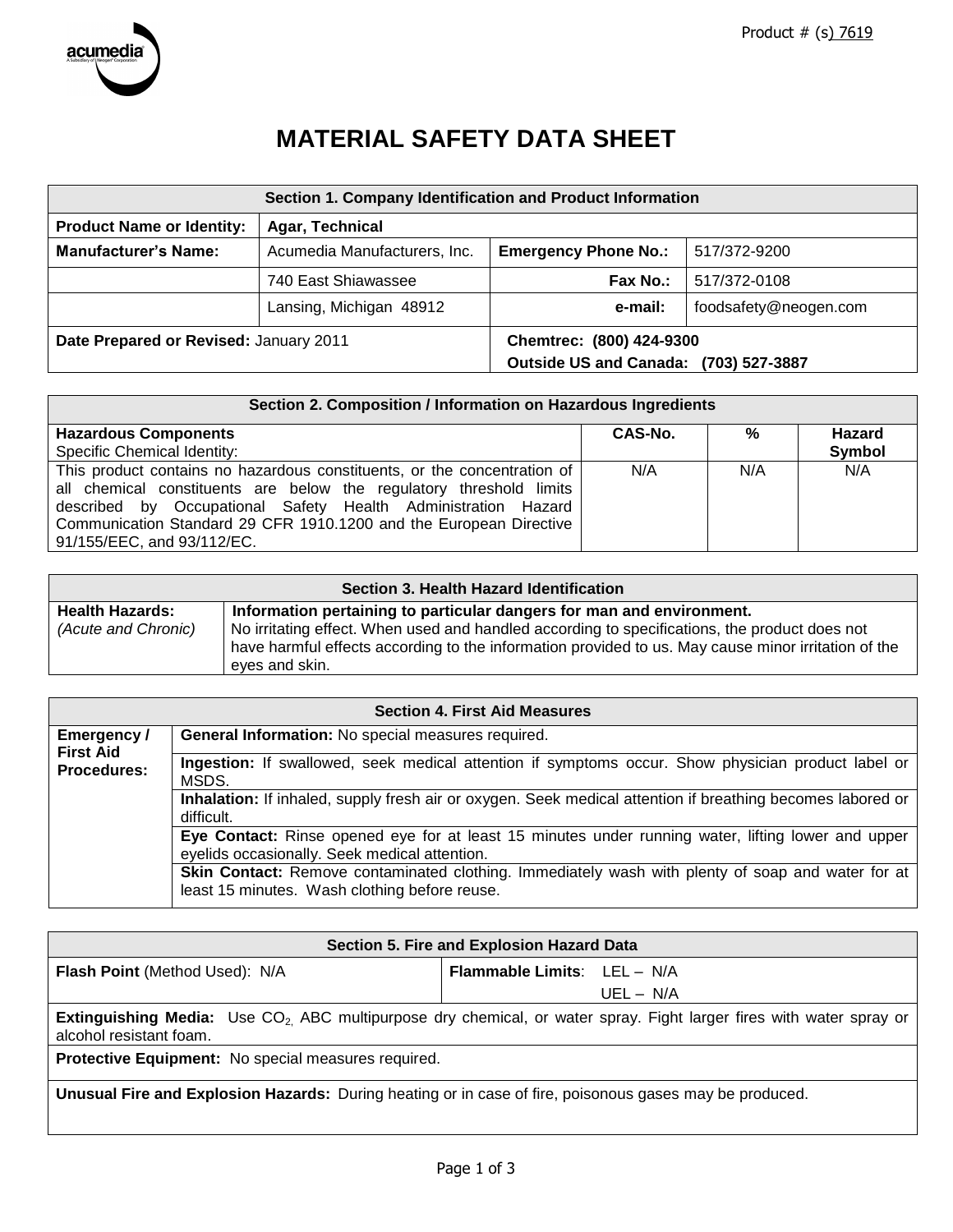

## **Section 6. Accidental Release Measures**

**Personal Precautions:** Not required.

**Environmental Precautions:** Prevent dispersion of material. Wipe up with damp sponge or mop.

**Clean-up Methods:** No special measures required.

## **Section 7. Handling and Storage**

**Handling:** Protect against physical damage. Ensure good ventilation / exhaustion.

**Storage:** Requirements to be met by storerooms and receptacles: 2 - 30°C

Do not store together with oxidizing agents and acidic materials. Store in cool, dry conditions in well sealed containers.

**Other Precautions:** No special measures required.

| <b>Section 8. Exposure Controls / Personal Protection</b>                                                                                                                                                                            |  |  |  |  |
|--------------------------------------------------------------------------------------------------------------------------------------------------------------------------------------------------------------------------------------|--|--|--|--|
| Components with limit values that require monitoring:<br>The product does not contain any relevant quantities of materials with critical values that have to be monitored at the<br>workplace.                                       |  |  |  |  |
| REL: N/A<br>TLV: N/A<br><b>OSHA-PEL: N/A</b>                                                                                                                                                                                         |  |  |  |  |
| Additional Information: Personal Protection listed below are general requirements for laboratory personnel. Follow the<br>usual precautionary measures for handling chemicals / powder. Avoid contact with eyes, skin, and clothing. |  |  |  |  |
| <b>Personal Protective Equipment:</b><br>Keep away from food, beverages, and feed.<br>Wash hands before and after entering laboratory.                                                                                               |  |  |  |  |
| Breathing Equipment: In case of brief exposure, use a chemical fume hood or a NIOSH/MSHA-approved respiratory.                                                                                                                       |  |  |  |  |
| <b>Hand Protection:</b> Use chemical resistant gloves.                                                                                                                                                                               |  |  |  |  |
| Eye Protection: Wear safety glasses or goggles.                                                                                                                                                                                      |  |  |  |  |

**Body Protection:** Wear lab coat or other protective work clothing.

| <b>Section 9. Physical and Chemical Properties</b>                    |                                      |  |
|-----------------------------------------------------------------------|--------------------------------------|--|
| Appearance and Odor: N/A                                              |                                      |  |
| <b>Boiling Point: Not determined</b>                                  | <b>Density: Not determined</b>       |  |
| Flash Point: Not applicable                                           | <b>Melting Point: Not determined</b> |  |
| Auto Igniting: Product is not self-igniting                           | <b>Solubility in Water: Soluble</b>  |  |
| Danger of explosion: Product does not present an<br>explosion hazard. | pH: N/A                              |  |
| <b>Solvent Content: Organic solvents - 0.0%</b>                       | <b>Solids Content: 100.0%</b>        |  |

| Section 10. Stability and Reactivity                                                       |          |  |                                                                            |   |                               |
|--------------------------------------------------------------------------------------------|----------|--|----------------------------------------------------------------------------|---|-------------------------------|
| Stability:                                                                                 | Unstable |  |                                                                            |   |                               |
|                                                                                            | Stable   |  | Conditions to Avoid: No decomposition if used according to specifications. |   |                               |
| <b>Incompatibility</b> (Materials to Avoid): Incompatible with strong acids and oxidizers. |          |  |                                                                            |   |                               |
| Hazardous Decomposition or Byproducts: N/A                                                 |          |  |                                                                            |   |                               |
| <b>Hazardous Polymerization:</b><br>May Occur                                              |          |  |                                                                            |   |                               |
|                                                                                            |          |  | Will Not Occur                                                             | X | No dangerous reactions known. |